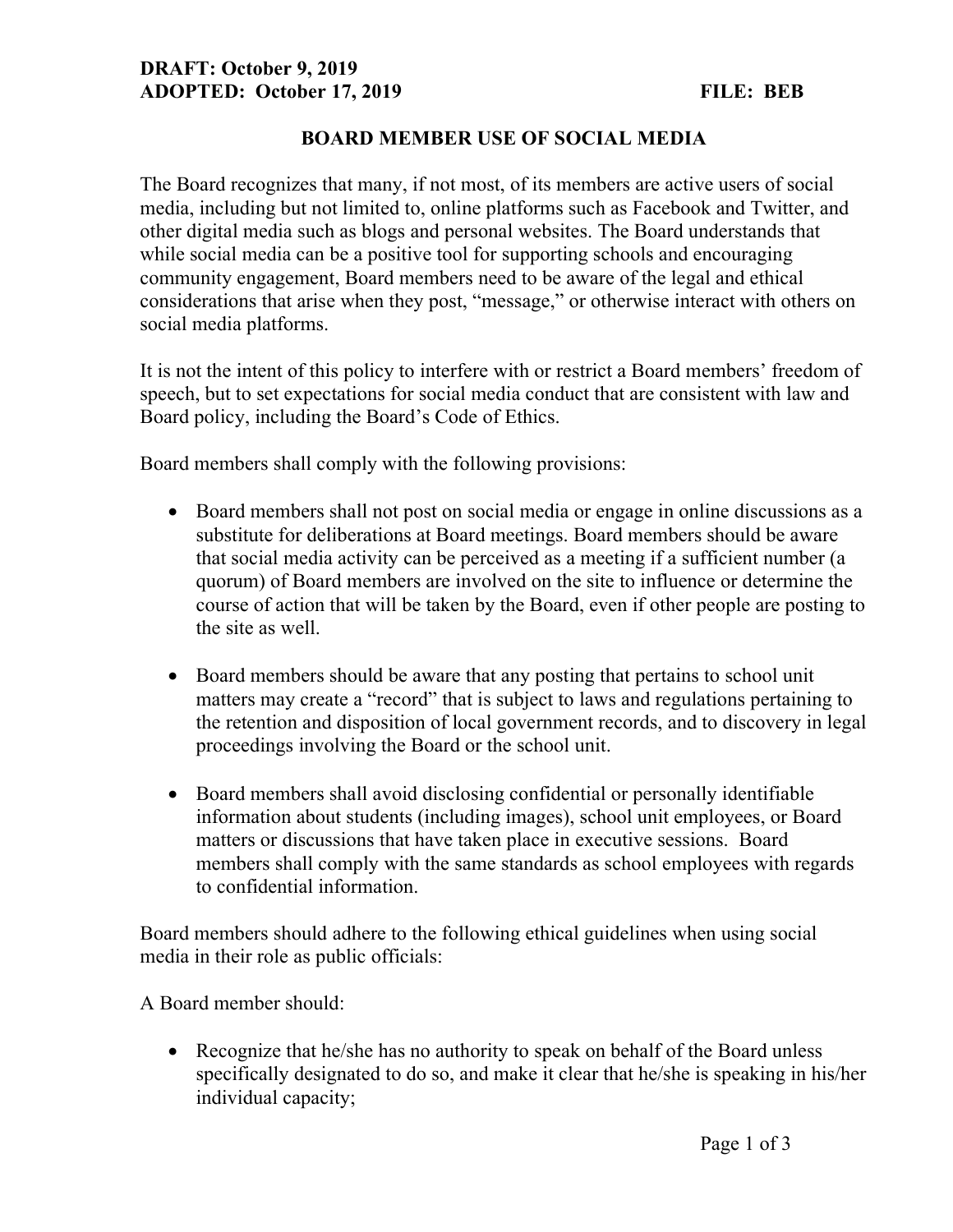- Feel free to invite the public to upcoming school district events, share information about public hearings on bills that affect the schools, and share links to public information about the district (e.g. the proposed budget), and the like, but be clear that he/she is doing so as an individual and not in any official capacity;
- Conduct himself/herself on social media in a manner that reflects well on the Board and on the school unit, and with the decorum expected of an elected official;
- Avoid posting in anger, even when provoked;
- Refrain from harassing, defaming, or disparaging fellow Board members or others based on racial, religious, or other personal characteristics;
- Keep deliberations within meetings of the Board;
- Take care to avoid disclosing confidential or personally identifiable information about students (including images), school unit employees, or Board discussions that have taken place in executive sessions;
- Avoid posting information that is misleading or inaccurate or which is has not been released to the public;
- Not make any promise that he/she will vote in a particular way;
- Avoid posting content that indicates he/she has reached an opinion on a pending matter;
- Direct persons presenting concerns or complaints through social media to follow the Board's policy pertaining to public concerns and complaints;
- When summarizing discussion or action that took place at Board meetings, share only information from open meetings and make it clear that the posting is not an official record of the meeting. A Board member should never disclose discussions that have occurred in executive session.